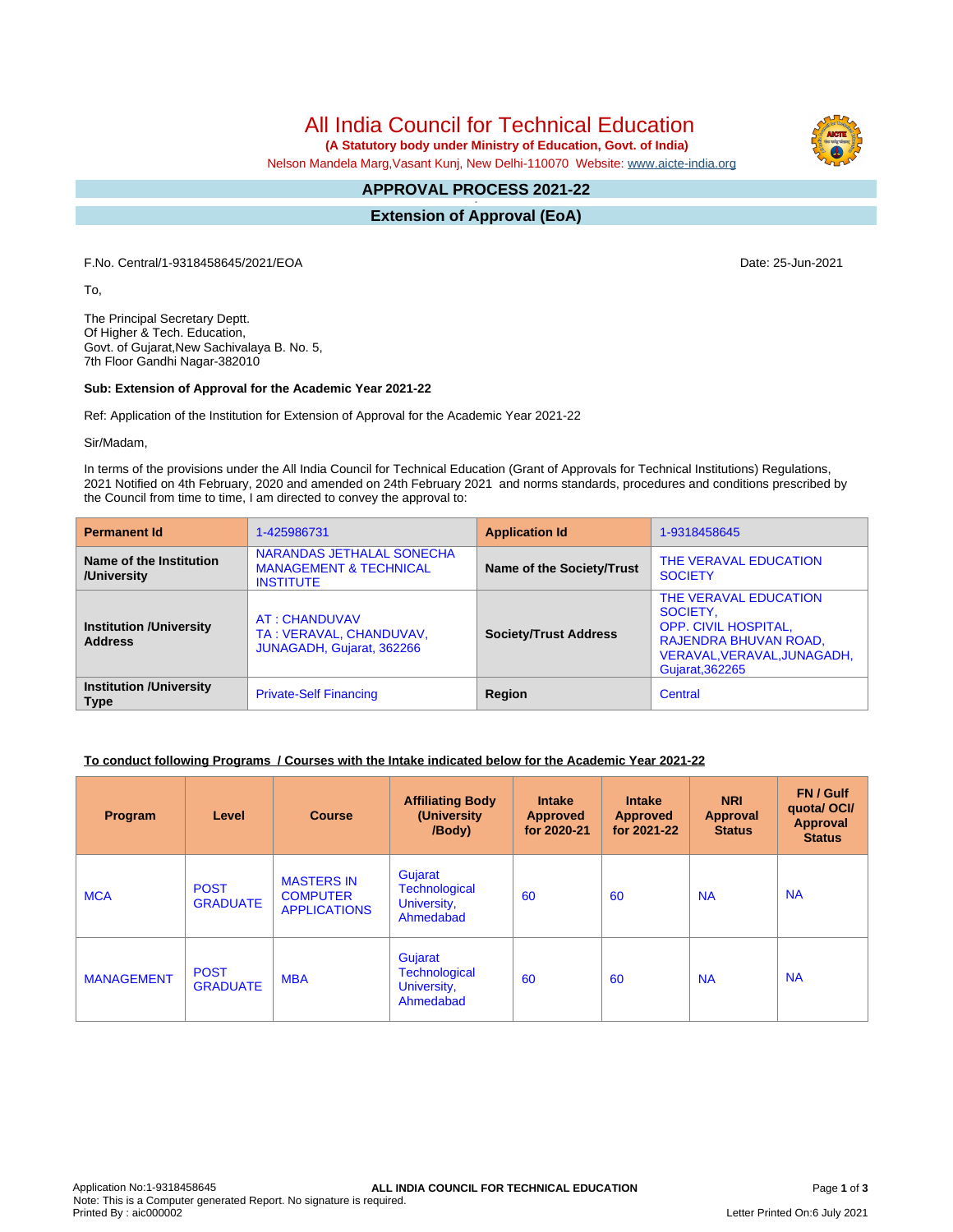## **It is mandatory to comply with all the essential requirements as given in APH 2021-22 (Appendix 6)**

# **Important Instructions**

- 1. The State Government/ UT/ Directorate of Technical Education/ Directorate of Medical Education shall ensure that 10% of reservation for Economically Weaker Section (EWS) as per the reservation policy for admission, operational from the Academic year 2019-20 is implemented without affecting the reservation percentages of SC/ ST/ OBC/ General. However, this would not be applicable in the case of Minority Institutions referred to the Clause (1) of Article 30 of Constitution of India. Such Institution shall be permitted to increase in annual permitted strength over a maximum period of two years.
- 2. The Institution offering courses earlier in the Regular Shift, First Shift, Second Shift/Part Time now amalgamated as total intake shall have to fulfil all facilities such as Infrastructure, Faculty and other requirements as per the norms specified in the Approval Process Handbook 2021-22 for the Total Approved Intake. Further, the Institutions Deemed to be Universities/ Institutions having Accreditation/ Autonomy status shall have to maintain the Faculty: Student ratio as specified in the Approval Process Handbook.
- 3. Strict compliance of Anti-Ragging Regulation, Establishment of Committee for SC/ ST, Establishment of Internal Complaint Committee (ICC), Establishment of Online Grievance Redressal Mechanism, Barrier Free Built Environment for disabled and elderly persons, Fire and Safety Certificate should be maintained as per the provisions made in Approval Process Handbook and AICTE Regulation notified from time to time.
- 4. In case of any differences in content in this Computer generated Extension of Approval Letter, the content/information as approved by the Executive Council / General Council as available on the record of AICTE shall be final and binding.

**Prof.Rajive Kumar Member Secretary, AICTE**

Copy \*\* to:

- **1. The Director of Technical Education\*\*, Gujarat**
- **2**. **The Registrar\*\*,** Gujarat Technological University, Ahmedabad
- **3. The Principal / Director,** NARANDAS JETHALAL SONECHA MANAGEMENT & TECHNICAL INSTITUTE At : Chanduvav Ta : Veraval, Chanduvav,Junagadh, Gujarat,362266
- **4. The Secretary / Chairman,**

THE VERAVAL EDUCATION SOCIETY, OPP. CIVIL HOSPITAL, RAJENDRA BHUVAN ROAD, **VERAVAL** VERAVAL,JUNAGADH Gujarat,362265

**5. The Regional Officer,** All India Council for Technical Education Airport Bypass Road, Gandhi Nagar, Bhopal – 462 036, Madhya Pradesh

### **6. Guard File(AICTE)**

Note: Validity of the Course details may be verified at http://www.aicte-india.org/ **.**